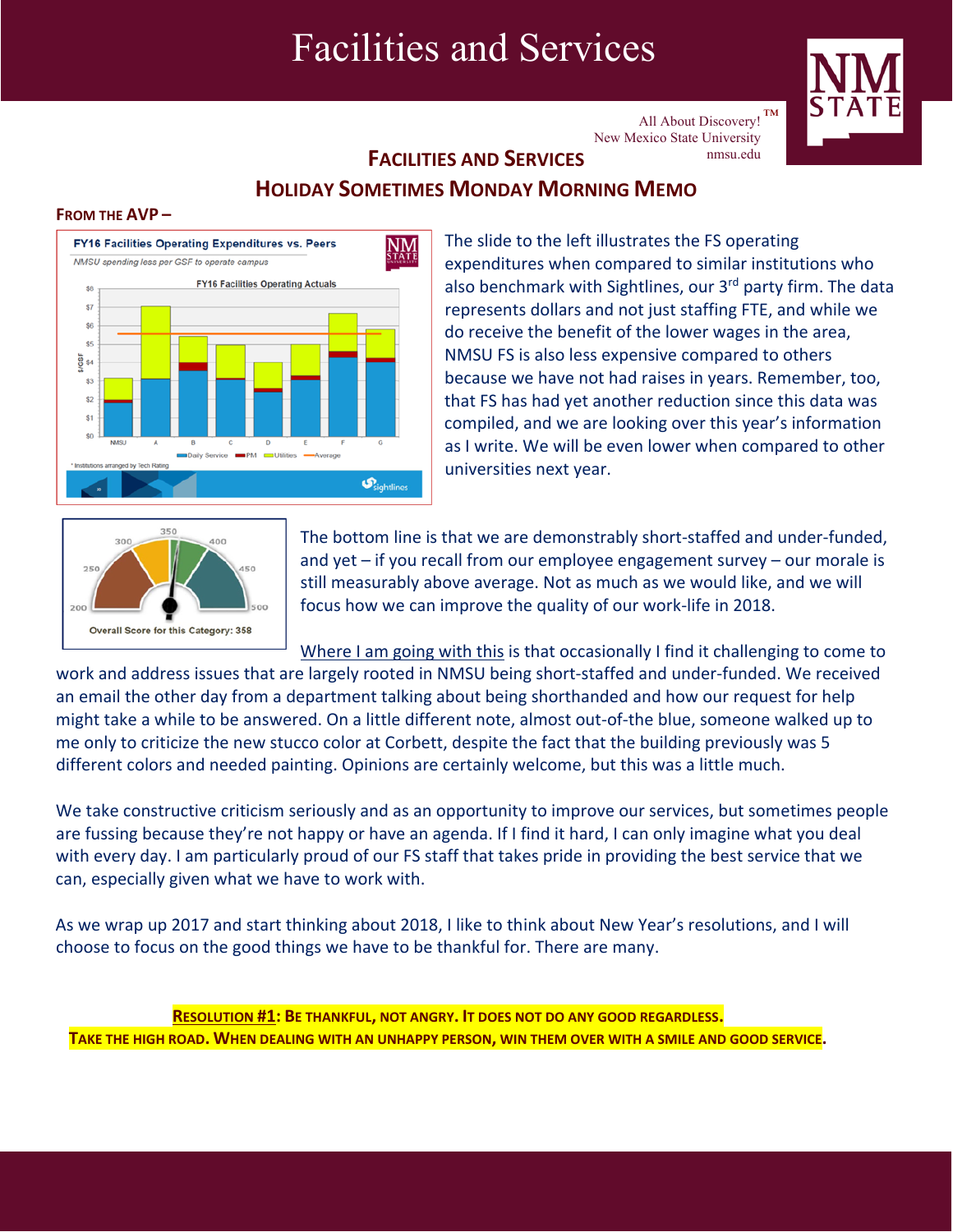# **MANUEL T. PACHECO**

This also seemed like a good time to remember something we heard from Interim President Manuel Pacheco, who served NMSU from June 2009 to December 2009, and from October 2012 to May 2013. You may recall that he was at NMSU between Waded Cruzado and Barbara Couture, and then again between Couture and Chancellor Carruthers.



While addressing the University Administrative Council when he was here the second time, President Pacheco made the comment that when someone has a new idea, we collectively and instinctively begin to think of reasons why it won't work or isn't allowed. This aspect of our NMSU culture was also mentioned by James Cole of CommTech Transformations when working with Facilities and Services and later with Administration and Finance. James had cautioned us that the NMSU administrative offices tend to be compliance centric to the point of being customer service averse.

President Pacheco said that we should work on an "**ATTITUDE OF YES**." We should not just say, "That is not allowed," but should help others find ways to accomplish their goals and objectives. We have done a pretty good job of this in FS, but as we go into 2018, let's make another New Year's resolution to help one another get to "**YES**."

#### **RESOLUTION #2: BE HELPFUL TO ONE ANOTHER AND GET TO "YES!"**

#### **WELCOME TO GENA JONES**

We had a great visit with the new AVP of Human Resource Services when she attended our Direct Reports meeting. I made the point that it used to just be commonplace that new people in leadership positions would go around campus meeting with departments, and it was very much appreciated that Dr. Jones did this within her first month.

We also were impressed that the conversation was about collaboration and how we could accomplish our goals with teamwork. That's also refreshing, as we are all in this together.

# RESOLUTION #3: WE ARE ALL AGGIES AND ARE IN THIS TOGETHER. IF WE HAVE IT TOUGH, SOMEONE ELSE PROBABLY HAS IT HARDER. **BE CONSIDERATE.**

#### **FS WORK FORCE MEETING**

It was a great Work Force meeting this morning, the presentation may be viewed here: https://prezi.com/view/t5G2BMDnC3PZ7Fh7lsvz/

Congratulations to all who received promotions in 2017, and these names are listed in the presentation as well as in the Facilities and Services 2017 Year in Pictures. Also, congratulations to **AVP AWARD WINNER BUD JONES**! Thank you, **LAURIE MILLOT AND OIE** for the great presentation!

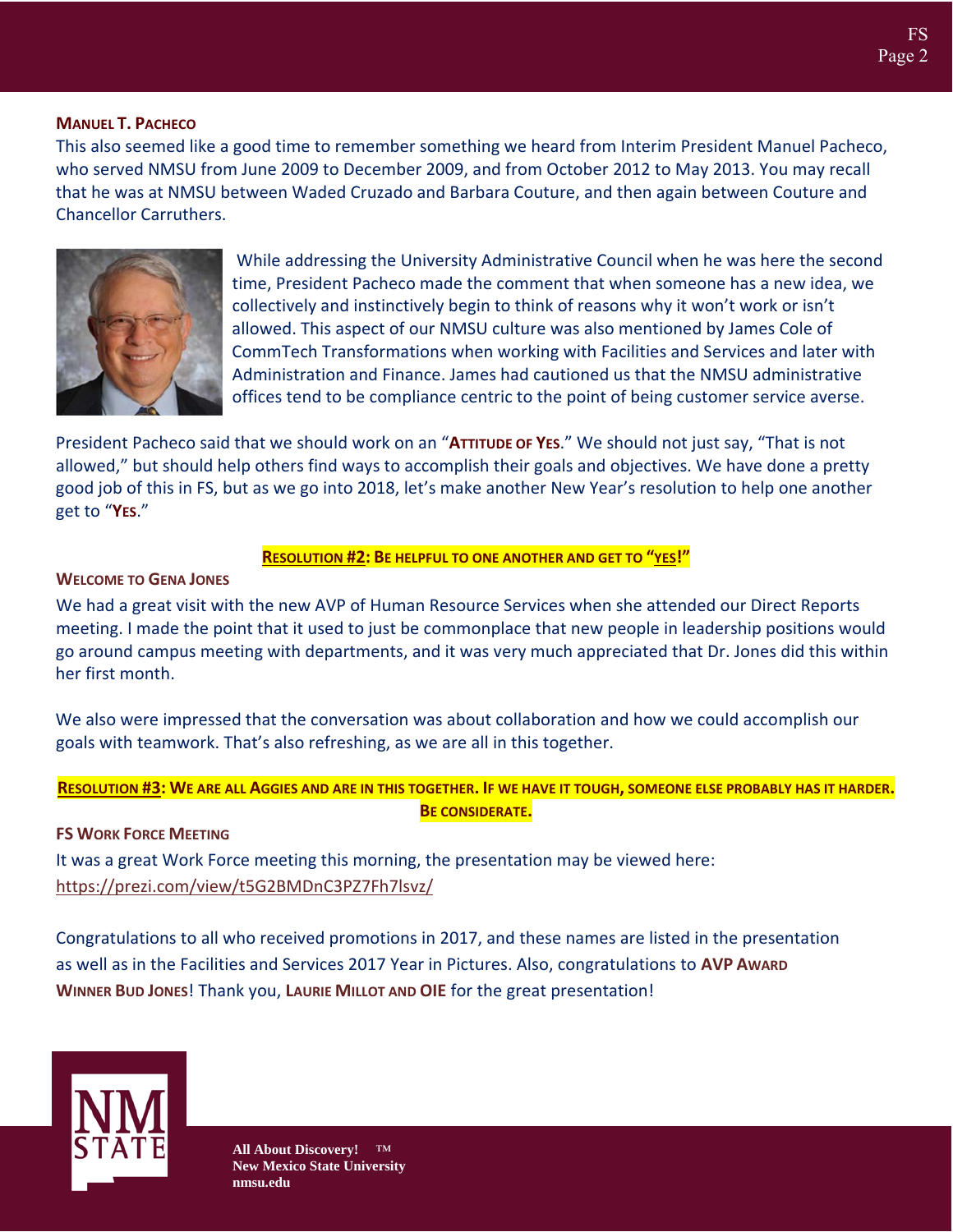

# **FACILITY OPERATIONS KPIS ‐ MAINTENANCE**

This is a repeat of last year's data but is worth showing again; the chart above is maintenance total cost per gross square foot and shows the recent reductions and efficiency gains made possible by the consolidation of Facilities, Housing, Athletics, and Corbett maintenance groups. The Hunter‐Hickling Maintenance Staffing Study has provided us with efficiency recommendations that we will be implementing over this next year.

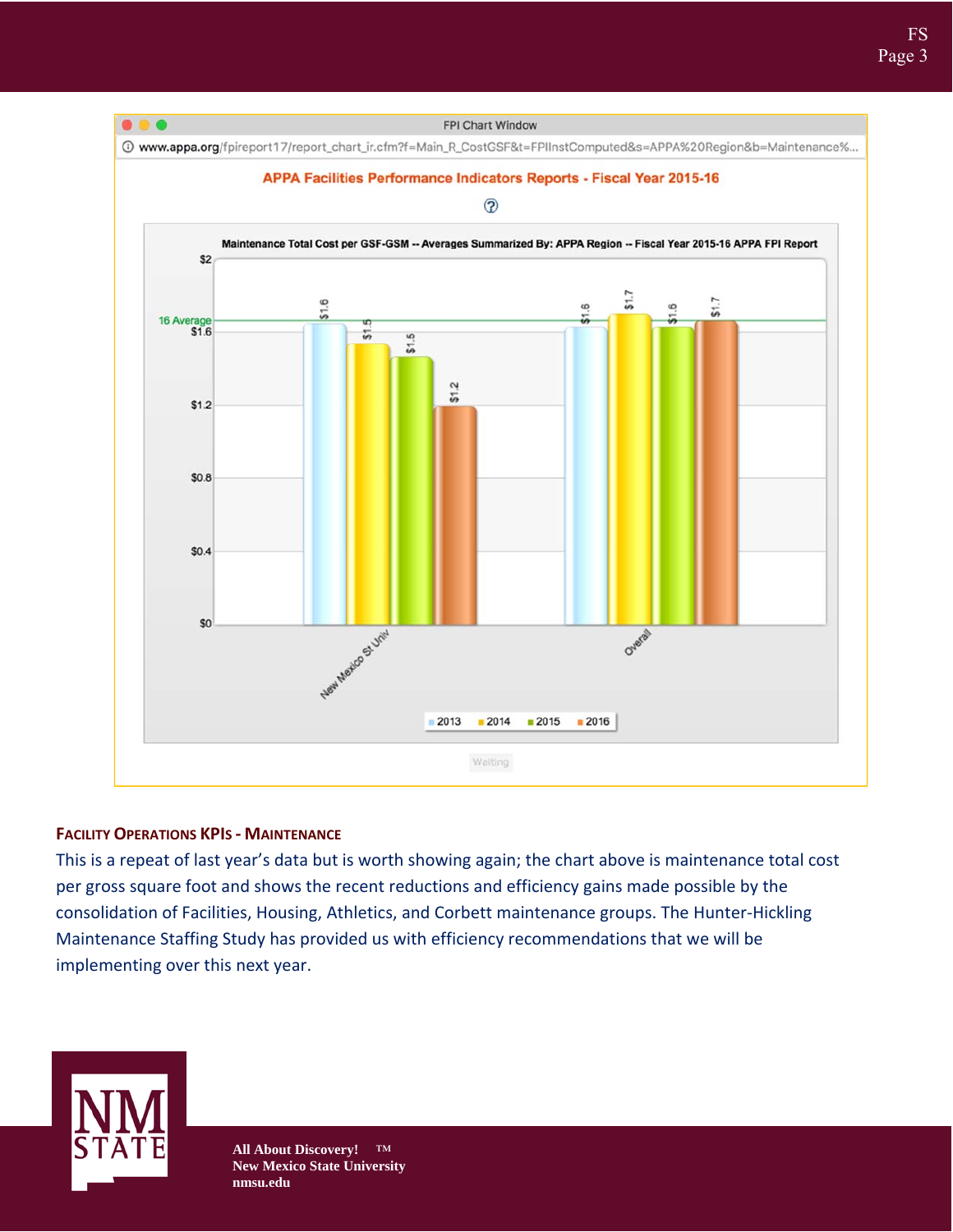

# **FACILITY OPERATIONS KPIS ‐ GROUNDS**

This chart illustrates the Grounds total cost per acre and while we increased a little because of an additional few persons, we are still significantly below average. We have tried to hold the line in Grounds for other reasons, primarily recruitment, but also because there is literally nothing left to cut.

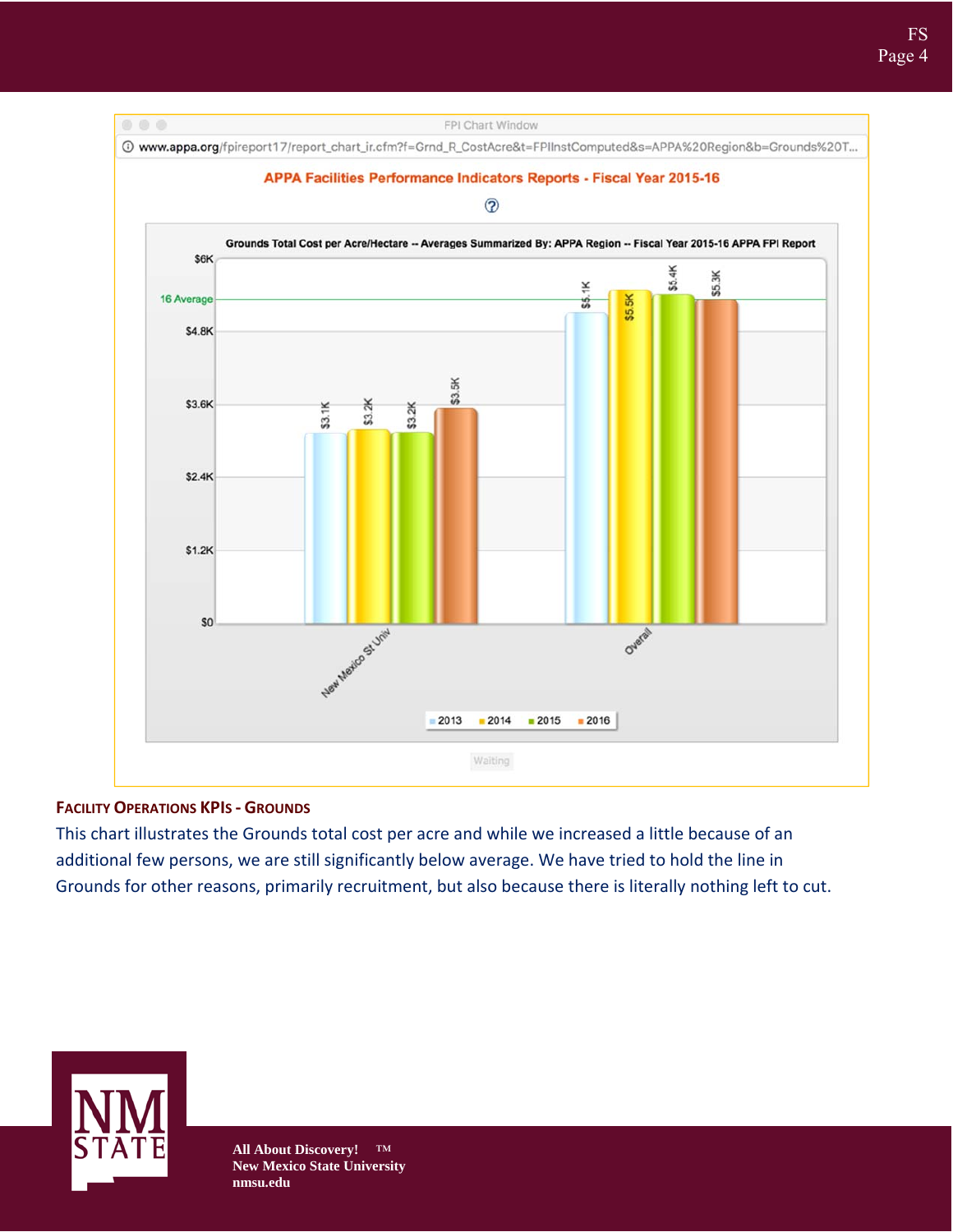

# **FACILITY OPERATIONS KPIS ‐ CUSTODIAL**

The chart above displays the recent reductions in Custodial staffing. However, this also reflects efficiency gains stemming from the consolidation of Athletics, Housing, Athletics, and Corbett custodial services. We know these folks are shorthanded and we were able to obtain a blanket exception to the waiver process for custodians. We are also making investments in equipment.

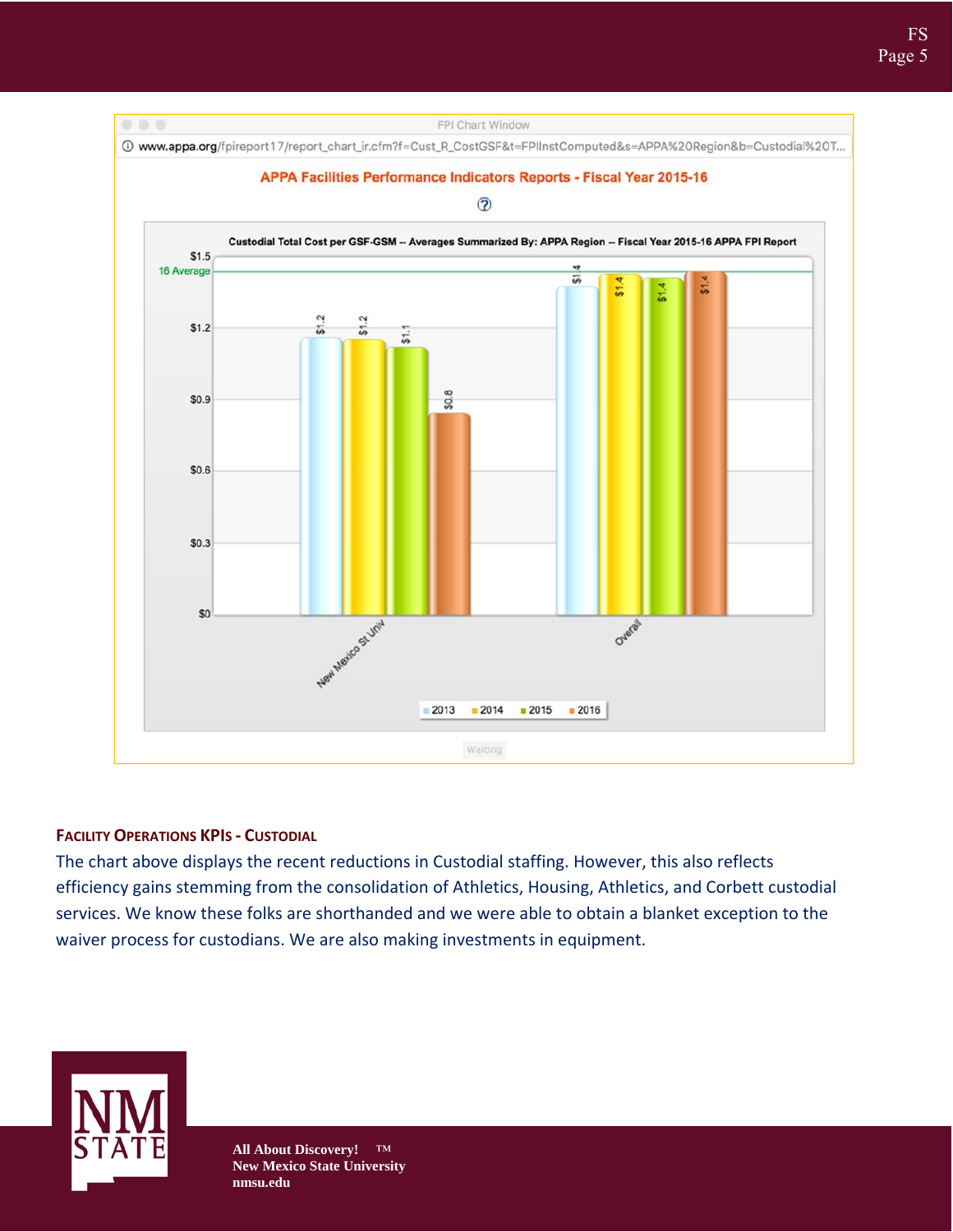

# **FACILITY BUSINESS OFFICE KPIS**

This chart is our FS Business office and represents the efficiency gains from the consolidation of Athletics, Housing, Athletics, and Corbett custodial and maintenance services, because the service staff and square footage increased while overhead remained the same.



*Note that NMSU FS is significantly below average in all categories when we use GSF. Needless to say, we are not nearly as far below average when the data is presented "per student," because the numerator in the ratio is also changing. Custodial, Grounds, Maintenance and are still all below average when compared "per student," however.*

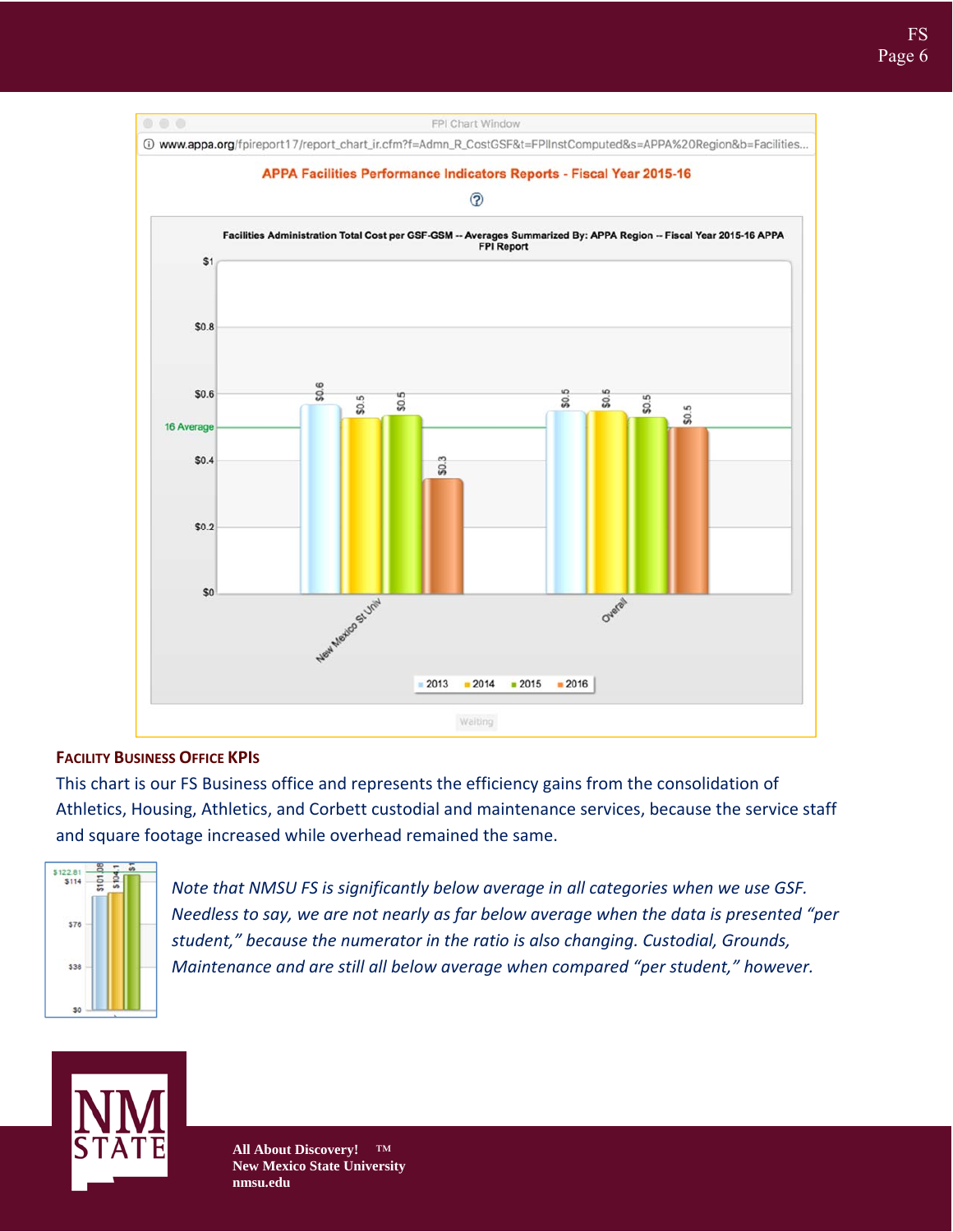

# **THE HOLIDAYS**

I have worked in Facilities Management for longer than Alfredo has been at NMSU, and other than for a few hours, I have always stayed around up until the day we got off for break.

In fact, until I came to NMSU, I hardly ever left town during the holidays at all, but we have such depth here that I have been going back to visit the kids and grandkids at Winter Break, the holiday that used to be

known as Christmas.

This holiday, however, I am taking the week off before we leave, and I wanted to thank Alton and Johnny for covering for me, and **TO WISH ALL OF YOU THE BEST HOLIDAY EVER!**

*Glen* 

Associate Vice President for Facilities One Team / One Goal

**AND AS ALWAYS – THANK YOU FOR ALL THAT YOU DO!**

**NMSU IS ALL ABOUT DISCOVERY!**